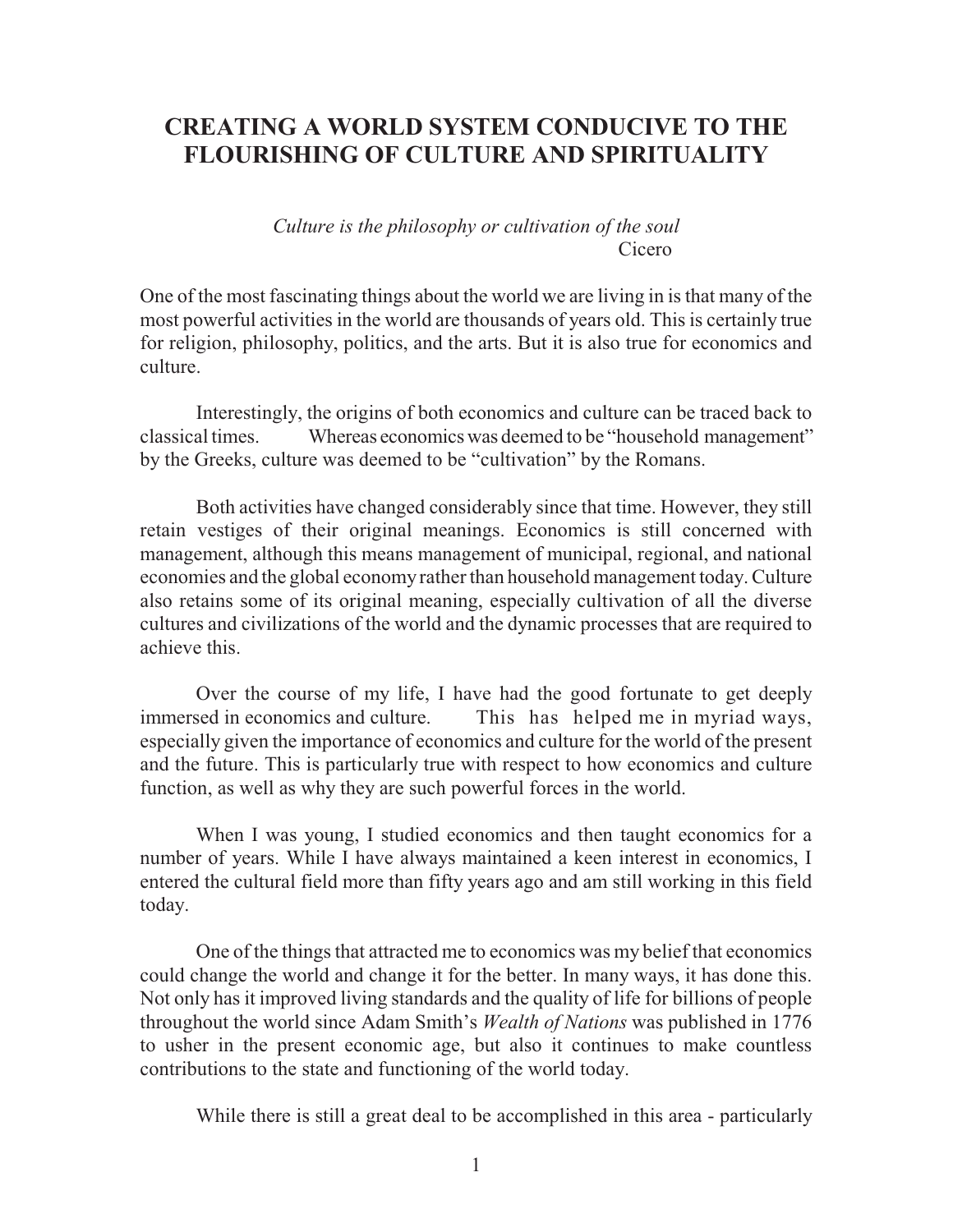with respect to eliminating poverty, improving living standards and the quality of life for billions more people throughout the world, fostering more equitable distributions of income and wealth, and reducing the demands we are making on the natural environment - there is no doubt that economics has made a phenomenal contribution to the world and people and countries in all parts of the world over the last few centuries.

In order to achieve this, two developments were imperative. The first was to make economics the centrepiece of society and principal preoccupation of municipal, regional, national, and international development. The second was to create a world system that situated everything in an economic context and provided an economic justification for it. Starting in the western world and then fanning out to encompass the entire world, this system has evolved progressively over the last two and a half centuries in theoretical and practical terms to the point where it is the most powerful force in the world today. There is no other activity or force in the world that can compare with it.

The basic contours and mode of operation of this system are well known. In order to function effectively, people must produce and consume as much as possible, corporations must maximize their profits and compete as vigorously as possible, governments must perform an economic function in society, countries must increase their rate of economic growth as quickly as possible, and the natural environment must provide the resources that are necessary to keep the system operating at peak efficiency and effectiveness.

Elaborate forms of measurement have been devised over the last fifty years to ensure that these goals and objectives are met. Particularly important in this regard are such indicators as gross national product and net national product, disposable income, income per capita, and the level and rate of economic growth. While other indicators have been developed more recently to assess specific aspects of the world system, such as the level of education and health care, the highest priority by far is placed on consumption, investment, economic growth, materialism, and the marketplace. As long as these requirements are expanding and the marketplace is performing its functions effectively, the goals and objectives of the present world system are being realized and maintained.

While this is well understood in all parts of the world today, what is not well understood is just how deeply and totally people, institutions, governments, and countries are immersed in the present world system and how incredibly powerful and pervasive it is. Not only are the vast majority of people, institutions, governments, and countries utterly dependent on this system, but also it determines everything in life, from values, lifestyles, and individual and group behaviour to ways of life and virtually everything else. So powerful and pervasive has the prevailing world system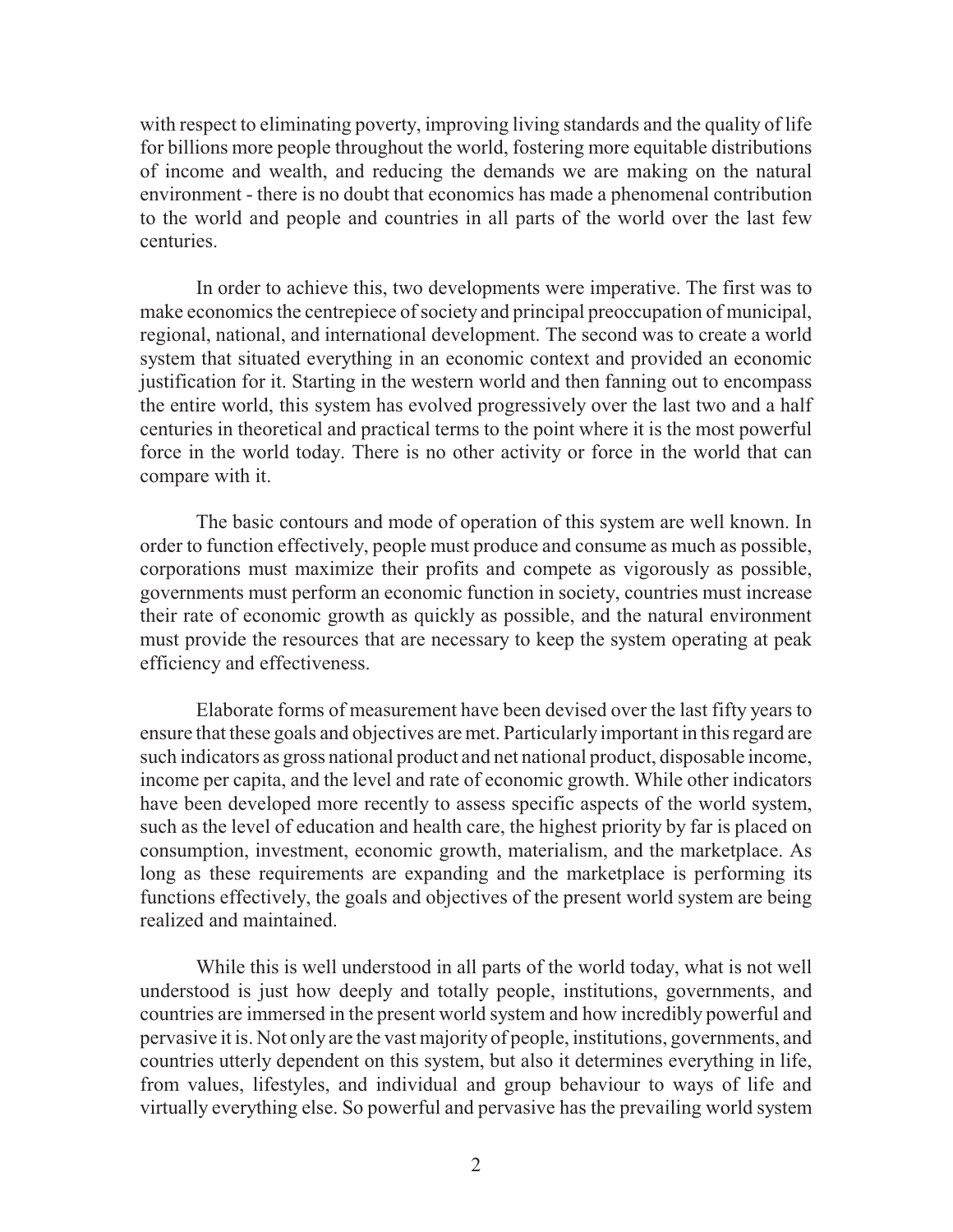become that it is the axiom of the age. It is to people and the world what water is to fish. It so completely envelopes everybody and everything that it is taken it for granted and ignored.

What makes this system so powerful is the fact that it is a *system.* There is a place, raison d'être, and mode of operations for everything. Karl Marx found out how powerful *systems* can be - and how deeply and completely people and countries can get entrenched in them - when he set out to change the capitalist system in the late nineteenth century. While he was successful in changing certain aspects ofthis system - largely through the profundity of his ideas and the power of his rhetoric - this was only possible for certain aspects of the capitalist system and only for a limited period of time. It is a well-know fact in the world that the capitalist system prevailed over the communist system, much as the present world system prevails today.

Nevertheless, there is mounting evidence in all parts of the world that the present world system may not be viable for much longer because the costs, consequences, and dangers are too great. This is especially true for the impact this system is having on the natural environment, climate change, the world's scarce resources, and people's lives. As this happens, there is an active search for a viable alternative to the present world system and especially the costs, shortcomings, and disadvantages associated with it.

Signs of this are everywhere. More and more people are looking for modes of behaviour and ways of life that are not dominated by economics, materialism, and the marketplace. This is manifesting itself in many different types of developments and movements. For some, it is the search for spirituality in life. For others, it is the quest to establish a "new world order." And for still others, it is the desire to "return to nature," or live happier, healthier, and more fulfilling lives. What makes these developments and movements so important is how many there are, and how many people are involved in them.

Activities like tai chi, qi gong, yoga, and meditation have become extremely popular in recent years because many people are searching for ways to get relief from the stresses and strains of modern life, turn off their minds, heal their bodies, and learn to relax. To this must be added the rapidly escalating interest in what spiritual leaders have to say about these matters, especially leaders like the Dalai Lama, Pope Francis, Eckard Tolle, Oprah Winfrey, Deepak Chopra, Louise L. Hay, Paulo Coelho, Sri Sri Ravi Shanker, and many others. New religions and religious groups have also been springing up around the world, such as the Falan Gong in China and new evangelist sects in the United States. Moreover, more and more people are getting involved in the environmental movement and expressing concern about the state of nature, the way other species are treated, and prospects for the future.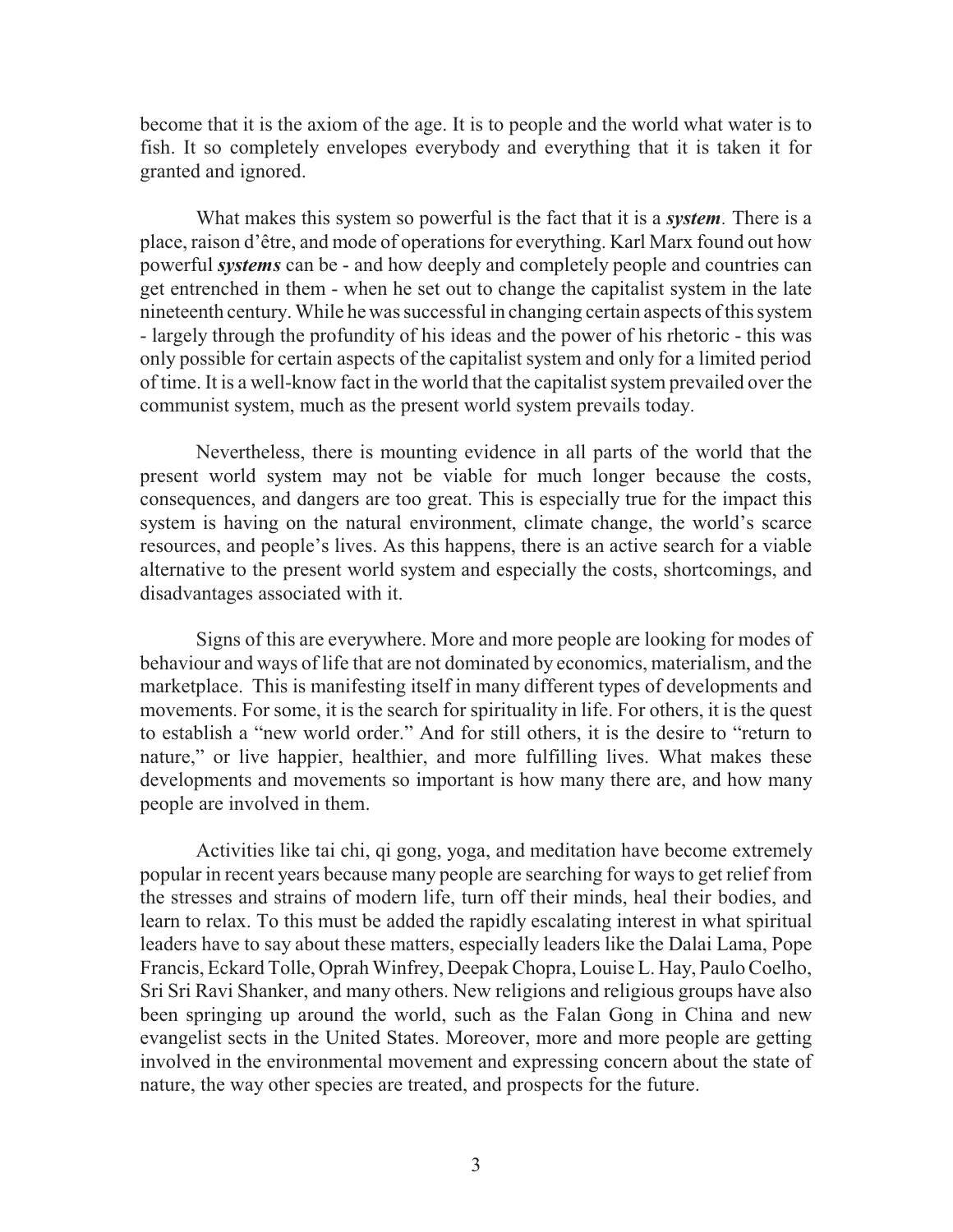What lies at the heart of many of these developments and movements and drives them is the need to achieve a more effective balance between the material and non-material dimensions in life, reduce the huge ecological footprint we are making on the natural environment, and achieve more happiness, fulfillment, and meaning in life.

While all these developments are valuable and timely, the problem is that most people, institutions, countries, governments, and so forth are so caught up in the present world system that their aspirations and desires in this area can only be attended to on a part-time and piecemeal basis. This is because their individual and collective behaviour, values, and ways oflife are still determined by the present world system.

This is why it is so essential to create a *new* world system in the future. As long as the present world system exists and reigns supreme, these problems will not be solved and people's hopes, dreams, aspirations, and needs will only be attended to on a partial and periodic basis. As a result, it is necessary to create a new world system that flows from different foundations, principles, practices, behaviours, and values than the ones that govern the vast majority of people and countries in the world today.

Where do we commence the search for the clues, insights, and ideas that are needed to create this new world system? While many options are available, culture possesses more than it fair share of possibilities. This is because culture possesses the breath of vision and depth of understanding that is necessary to shed light on the way forward in the new millennium.

This is important because it is not possible to wipe the slate clean and start again. In consequence, the only way a new world system can be created is to build on what is already there. This can only be realized through *transformation* and *transcendence*: transformation of the present world system into something else; and transcendence above and beyond what already exists.

Although culture possesses the potential to achieve this, we must be very careful about the way "culture" is used in this context. This is because there is an enormous amount of confusion and controversy throughout the world today over the nature and meaning of culture. Just how difficult this problem is was revealed more than half a century ago when two very distinguished American anthropologists, Alfred Kroeber and Clyde Kluckhohn, set out to clarify the meaning of the evocative but elusive term culture. What they discovered was that there were more than a hundred and fifty concepts and definitions of culture in use throughout the world, which they documented fully in their book *Culture - A Critical Review of Concepts and Definitions*.(1) While many of these concepts and definitions turned out to be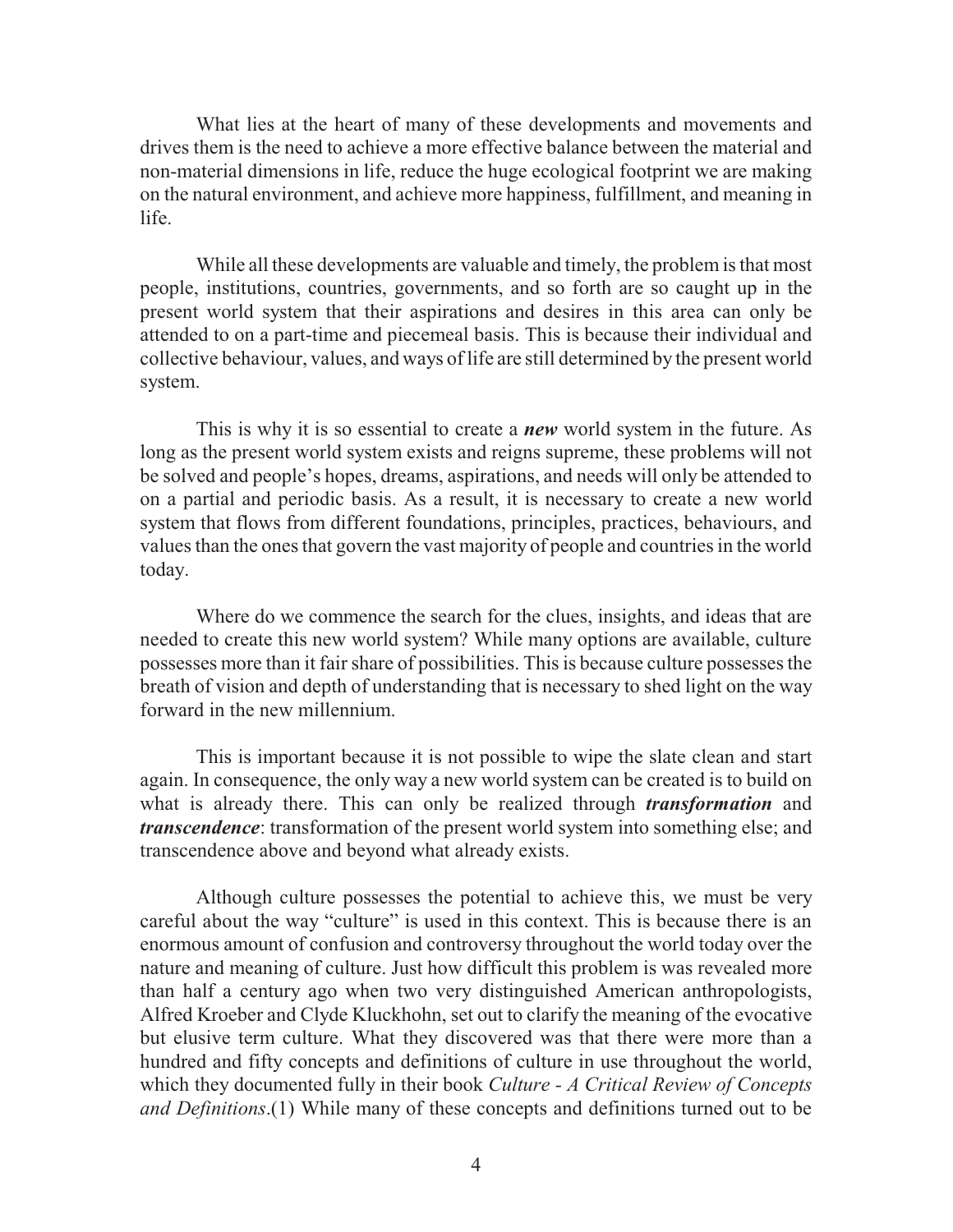variations on a far smaller number of basic themes, this still poses a very difficult problem. This is likely why Raymond Williams, one of Britain's leading cultural scholars, said that culture is one of the two or three most complicated words in the English language to pin down and define. And what is true for the English language is probably true for most other languages in the world as well.

While all the different concepts and definitions of culture are helpful in explaining the nature and character of the world we are living in today, the word culture will be used here in its all-encompassing holistic sense to mean "*the complex whole*" or the "*total way of life of people*." This is consistent with the way Sir Edward Burnett Tylor, the renowned British anthropologist, defined culture formally for the first time in history in the late nineteenth century when he said culture is "that complex whole which includes knowledge, belief, art, morals, law, customs, and any other capabilities and habits acquired by man as a member of society."(2) Visualized and defined in this way, culture is "a dynamic and organic whole" that is concerned with the entire way people "visualize and interpret the world, organize themselves, conduct their affairs, elevate and enrich life, and position themselves in the world."(3)

One of the great advantages of this comprehensive definition of culture is that it makes it possible to see the big picture and visualize things in holistic rather than partial or specialized terms. It does so by focusing attention on the whole, as well as the relationships that exist - or do not exist - between the component parts of the whole.

This is essential not only for theoretical and practical reasons. It is also essential because it is consistent with many key developments that have taken place in the world over the last few decades. One of these developments was the declaration by the United Nations and UNESCO that the period from 1988 to 1997 would be officially designated the World Decade for Cultural Development. A far more recent development, but a particularly noteworthy one, was the decision by Merriam-Webster, the dictionary people, to make "culture" its "*Word of the Year*" for 2014. This was due to the dramatic increase in the use of the word culture in public and private discourse over the last few years. It results from the fact that culture explains many things about the world that can't be explained in any other way or with the use of any other term, as well as a growing realization throughout the world that many of the globe's most difficult, demanding, and debilitating problems can only be addressed through the many diverse capabilities of culture.

When the world system is viewed from a cultural rather than economic perspective, things change and change dramatically. This is particularly true for our understanding of the meaning of "the whole." The whole is no longer deemed to be economics, as it is in the prevailing world system. Rather, it is deemed to be culture, which provides the foundation for the world system of the future. Not only is this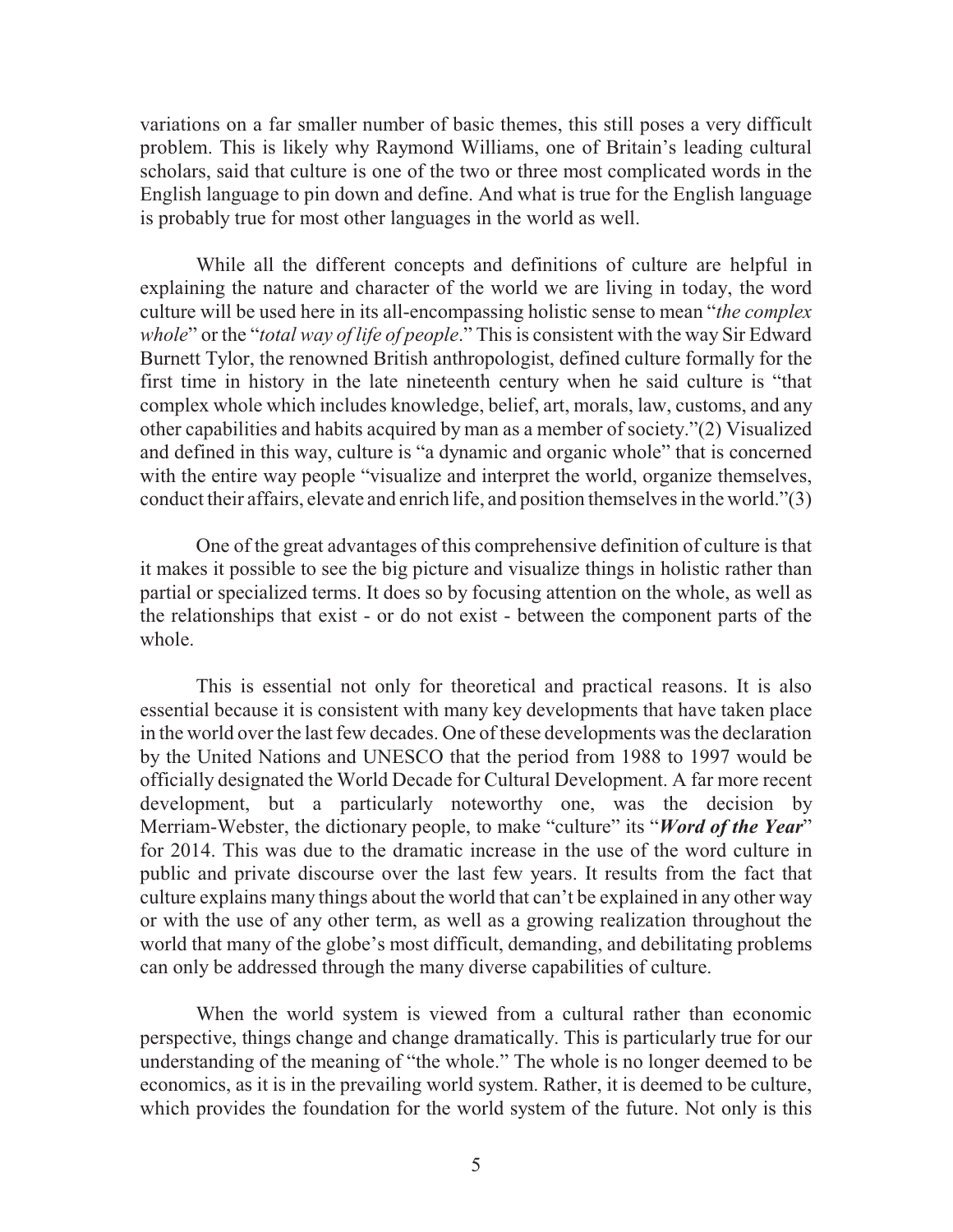consistent with the definition of culture proposed byTylor and embraced by countless other anthropologists and cultural scholars, but also it is consistent with Ruth Benedict's belief that "the whole determines its parts, not only their relation but their very nature."(4) In other words, if we change the whole, everything else changes. Change the context and we change the contents.

When culture is seen and dealt with as the whole, it is no longer part of economics, which is the case for most people, institutions, and countries today. Rather, economics is part of culture. This is because economic is a part - albeit an extremely important part - of something much larger as well as more fundamental and profound.

Viewed from a cultural perspective, the focus in the world system would no longer be on production, consumption, materialism, the marketplace, and economic growth, important as these are and will always be. On the contrary, it is on people, caring, sharing, cooperation, and achieving balanced and harmonious relationships between the component parts of the world system and the world system as a whole. This is especially important with respect to such fundamental relationships as the relationship between materialism and spiritualism, consumption and conservation, the arts and the sciences, men and women, rich and poor, and especially human beings and the natural environment.

The point of departure for this final and most essential relationship lies in recognizing and accepting the fact that the word culture derives from the Latin verb "*colo*" meaning to plant, grow, nurture, and especially "*cultivate*." This means that culture is "*rooted in nature*" first and foremost, and therefore possesses the potential to provide the centrepiece that is needed for the world system of the future. This is because culture is concerned with nature rather than materialism at its very core and in its very fundamental essence.

Let us explore some of the major implications of this new world system based on culture and rooted in nature.

Such a system would make the development and cultivation of culture in general - and all the diverse cultures of the world in the holistic sense in particular • the principal objective of global development and human affairs. The goal would be situate all activities - from economics, science, and technology to the arts, education, and recreation - in a comprehensive cultural context and inculcate them with many of culture's highest, wisest, and most cherished values and ideals, most notably creativity, excellence, sustainability, harmony, and the search for the sublime.

It is unlikely that this new world system will be brought into existence by private sector initiatives. As a result, public sector initiatives will be imperative,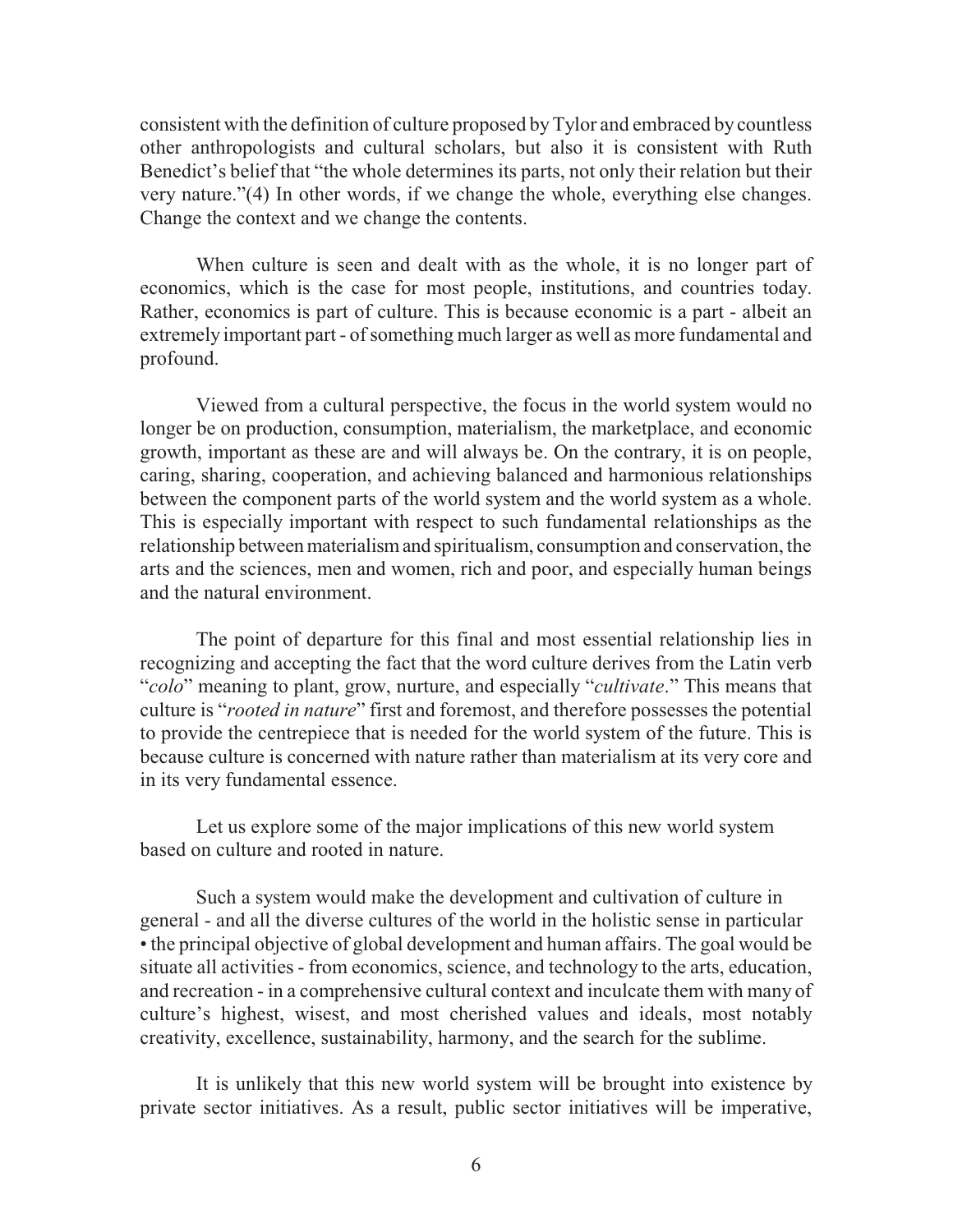particularly initiatives from governments, educational institutions, civil society associations, and international organizations like the United Nations, UNESCO, and many others. They will have to play a seminal role in initiating the process of transformation and transcendence that is required to make the transition from a world system based on economics, materialism, and the marketplace to a world system based on culture and rooted in nature.

Governments and international organizations have an especiallyimportant role to play in this regard. They must make the development of culture and cultures in the holistic sense their overriding goal and basic objective, as well as accord cultural development and policy the highest priority in public affairs and governmental and political policy and decision-making.

At the centre of this requirement is the need to foster and fashion a new perception of the human personality and especially citizens and citizenship. Rather than relying on the prevailing perception of the human personality, citizens, and citizenship which are based largely on the production and consumption of goods and services and creation of material and monetary wealth - that is to say on an economic understanding of the human personality and "economic man" governments and international organizations will have to take an approach to the development of the human personality, citizens, and citizenship that is based on culture and what is best called "the cultural personality."(5)

This raises one of the biggest problems of all as it relates to citizens and citizenship. It is the present preoccupationwith citizens'rightswhile simultaneously downplaying or ignoring their responsibilities. While the *Universal Declaration of Human Rights* has achieved an enormous amount in terms of attending to citizens' rights in many different areas of life and giving citizens the assurance they need that their rights will not be violated - at least in principle if not always in practice - it is time to combine citizens' rights with citizens' responsibilities in the creation and enactment of a *Universal Declaration of Human Rights and Responsibilities*.

Of what do these responsibilities consist? Surelytheyconsist, among countless other things, of revering nature, the natural environment, and other species and doing as little damage to them as possible; respecting other people's worldviews, values, beliefs, and overall ways of life; acting in a cooperative and conciliatory rather than aggressive and confrontational manner; learning as much as possible about all the diverse cultures and civilizations of the world; getting actively involved in the development of one's own culture; pursuing peace, unity, and harmony rather than war, disunity, and conflict; and giving help to the less fortunate and needy people and countries of the world. While these are not the only responsibilities citizens must accept and carry out, they are consistent with the need to achieve balance and harmony between citizen's rights and responsibilities as one of the most necessary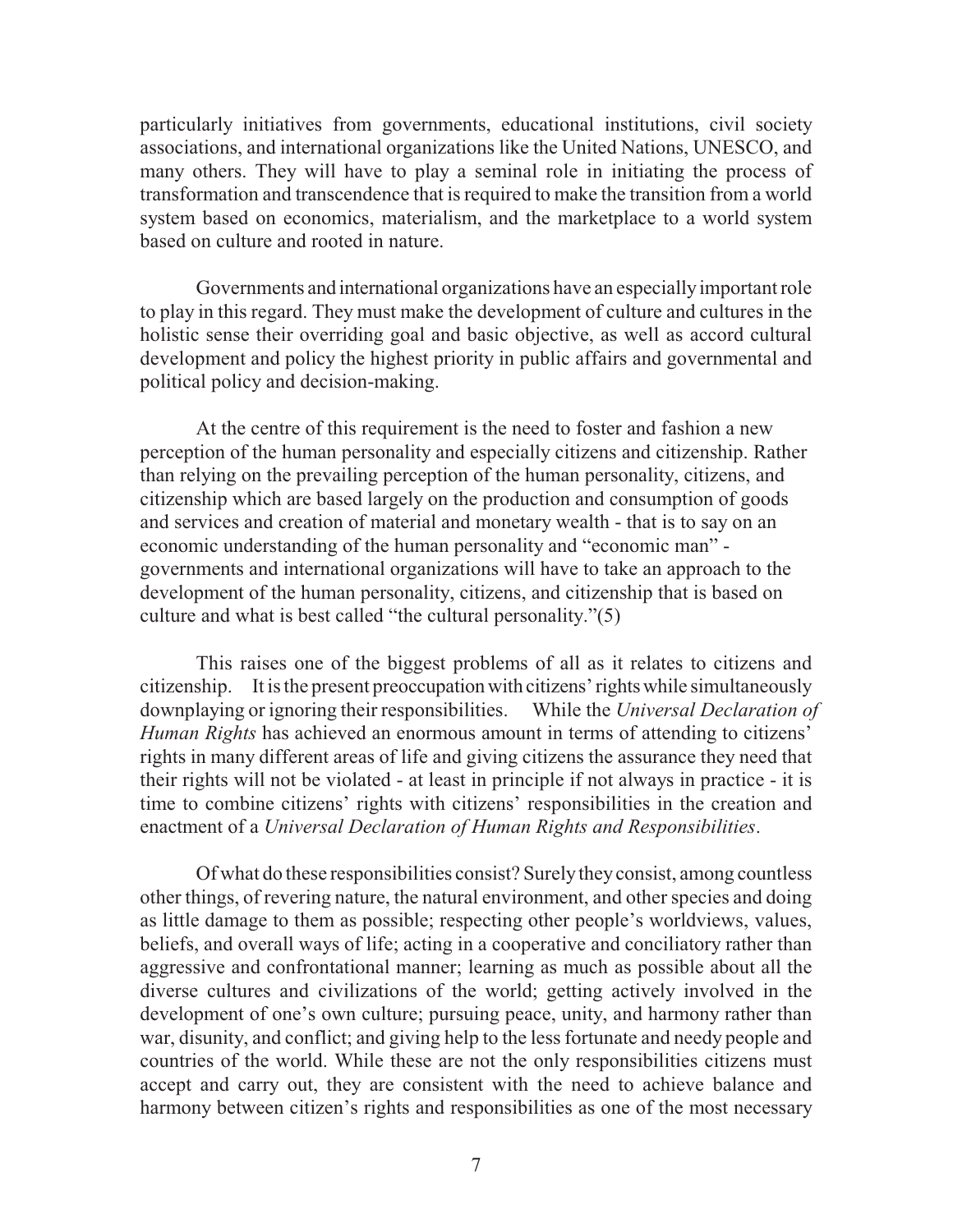and worthwhile aspirations and assets of culture. This has a great deal to do with giving as well as taking, being concerned with "the other" and not just "the self," and treating people with dignity, compassion, and respect.

In order to do this, it is necessary to get in touch with other people and learn as much as possible from them about *their* cultures, customs, traditions, values, and beliefs, or, as John Keats said in his wonderful poem *On First Looking Into Chapman's Homer*, "Much have I travelled in the realms of gold/And many goodly states and kingdoms seen." For cultures give us "roots" as well as "wings," as the renowned cultural practitioner and trainer, George Simons, contends. They give us roots in the sense that they ground us in reality and give us a sense of collective identity and belonging. They give us wings in the sense that they provide us with the freedom and independence that is needed to fly high and far and explore other cultures in breadth and in depth.

While we must be careful not to get so immersed in one culture that we downplay or undermine others - as Mahatma Gandhi warned us about many years ago - there is no doubt that there is an incredible amount to be learned from other cultures that is relevant to solving our problems and enriching our lives.(6) This is true for everything that exists in other cultures, from their arts, crafts, cuisines, philosophies, and outlooks on life to their traditions, values, beliefs, ideas, preferences, and possibilities.

In much the same way that we should get in touch with our own culture and the cultures of others, so we should be in tune with nature and work with nature rather than against it as advocates of permaculture propose. More than anything else, this necessitates reducing the huge ecological footprint we are making on the natural environment and bringing about a seismic shift - transformation and transcendence were the terms used earlier - from activities that tend to consume resources to activities that tend to conserve resources.

The best way to do this is to place a high priority on activities like the arts, humanities, heritage of history, education, life long learning, spirituality, and so forth that are low in material inputs and outputs because they are largely labour intensive rather than capital intensive in nature and consequently don't make as many demands on the world's scarce resources as many other types of activities.

But getting in tune with nature requires much more than reducing the demands we are making on the natural environment and shifting to activities that tend to conserve rather than consume resources. It also requires studying nature very carefully and learning an incredible amount from it and about it. I discovered this many years ago and must confess that my life has been much more fluid, flexible, creative, and spiritual ever since, largely because I have established rhythms, patterns,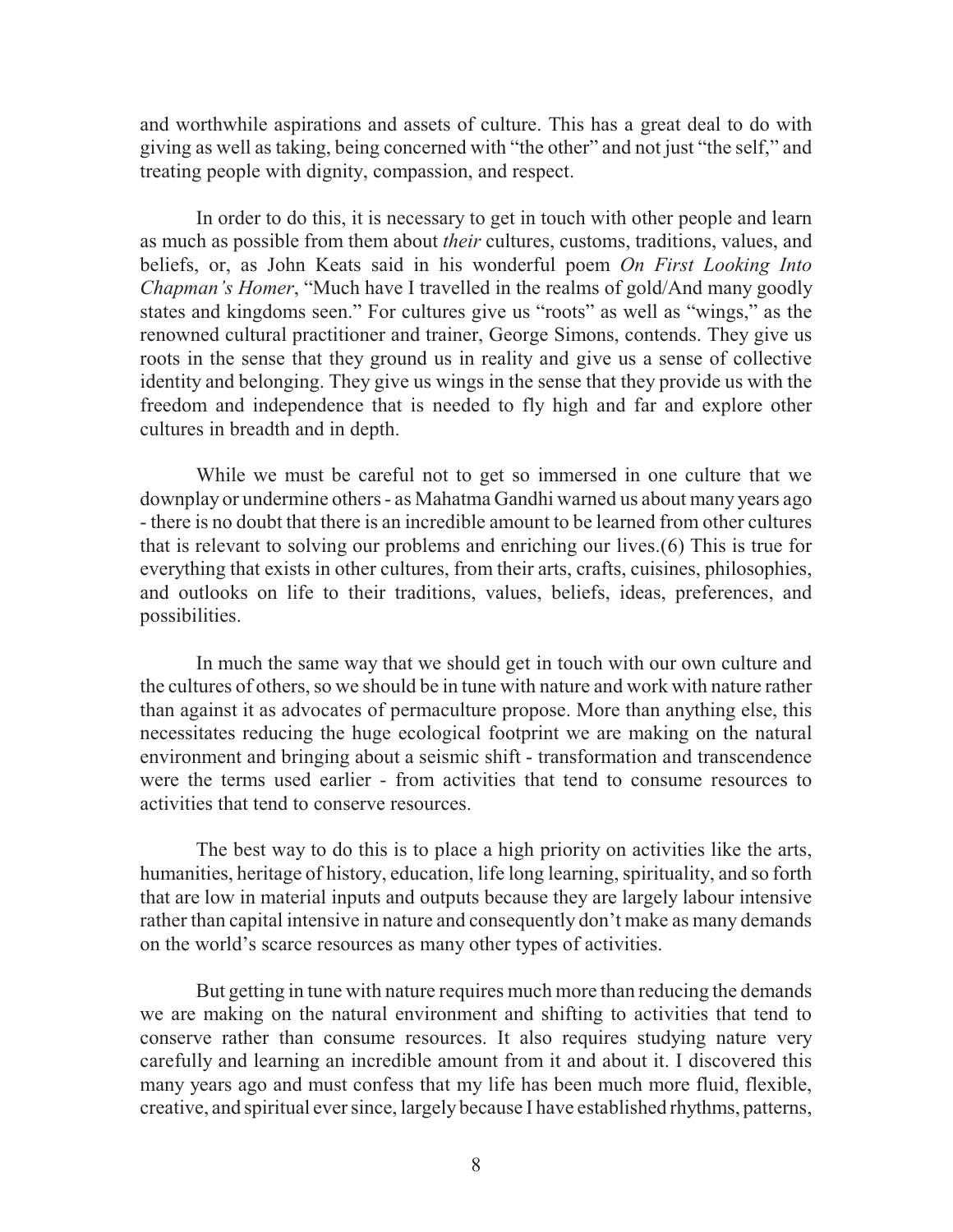and cycles in my own life that correspond to those of nature.

Not only is nature full of all sorts of elements that have been immortalized for their medicinal properties and healing and soothing qualities, but also it dances to the tune of its own drummer and has a life and character all its own. It is simply a matter of getting in sync with nature and paying close attention to its moods, methods, melodies, and mysteries. So much is revealed when we study nature, examine its elements, understand how it cleans, cleanses, renews, heals, and invigorates itself, and sings, dances, and has music and voices all its own.

What is slowly but surely emerging here is a perception of the human personality - and with it citizens and citizenship - that is profoundly different than the one that is in vogue and dominates the world at present. It is a perception that benefits from deeper and deeper forays into the realms of culture, cultures, and nature, thereby enabling us to understandwhat the distinguished Roman orator and statesman, Cicero, had in mind when he said "*cultura anima philosophia est*," which is usually translated as "*culture is the philosophy or cultivation of the soul*."

While governments, educational institutions, civil society associations, and international organizations can do a great deal to put us on the right road to cultivating spirituality and the soul, it is culture, cultures, nature, and some of culture's most cherished activities and ideals - as well as the world's many diverse religions and religious and spiritual organizations and leaders - that can propel us down the road to cultivation ofspirituality and the soul as one of most fundamental and foremost needs of people, culture, and the world today.

This would make it possible for all people in the world to experience spirituality and cultivation of the soul and experience it all the time, not just some people and for only some of the time. We cultivate many things in life - skills, abilities, relationships, interests, identities, plants, gardens, and ways of life. Surely it is time to turn our attention to the cultivation of culture, spirituality, and the soul and do it on a full-time and systematic rather than part-time and piecemeal basis. Did Cicero not understand something quintessential about culture, nature, cultivation, spirituality, and the soul some two thousand years ago that is desperately needed in the world of today and tomorrow?

## **ENDNOTES**

1. Alfred Kroeber and Clyde Kluckhuhn, *Culture: A Critical Review of Concepts and Definitions* (New York: Vintage Books, 1963).